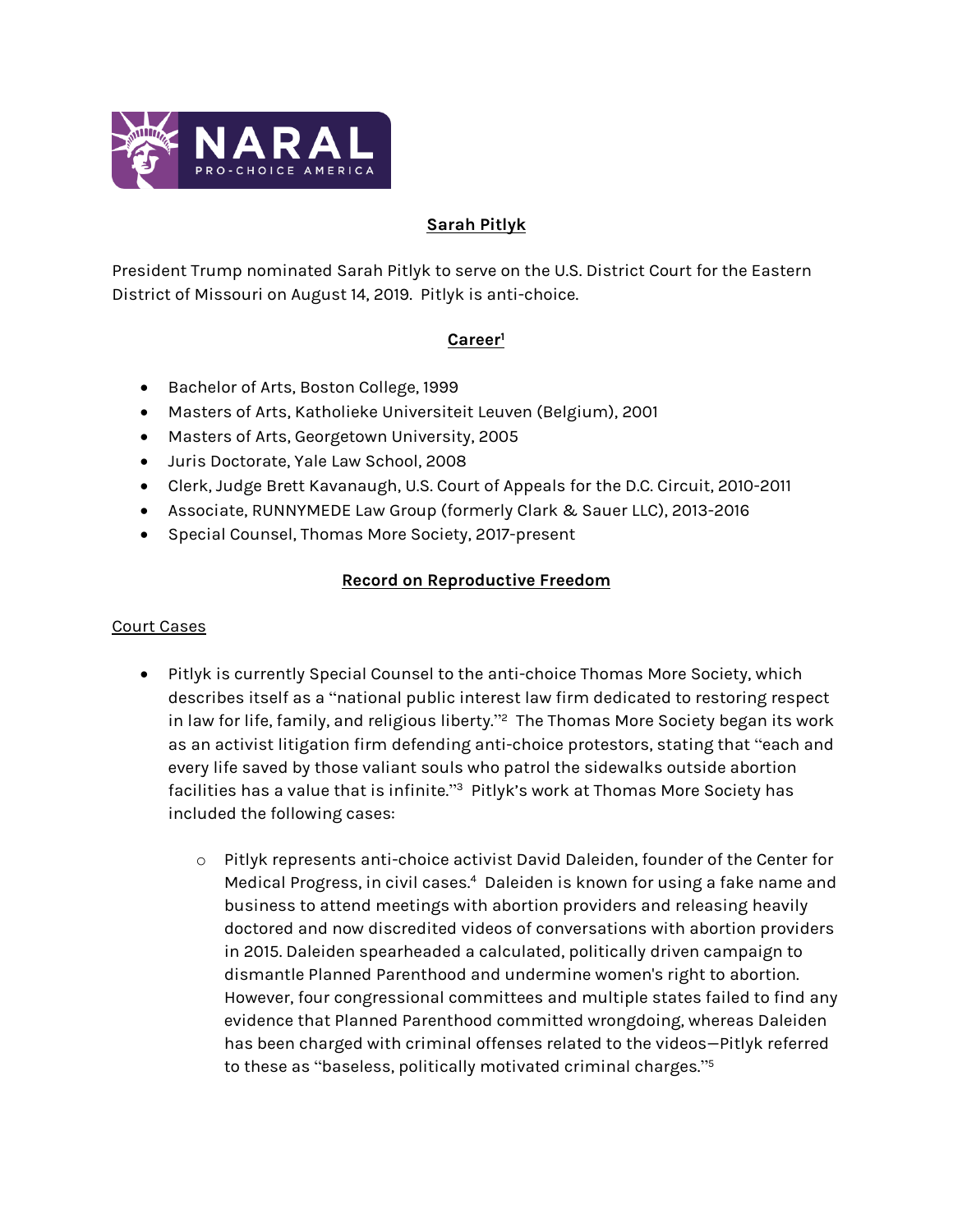- o Pitlyk represented the anti-choice Susan B. Anthony List in litigation over the domestic gag rule, which prohibits Title X providers from providing abortion or referrals for abortion.<sup>6</sup> In an amicus brief, Pitlyk wrote that "the fact that the Final Rule would make it more burdensome for Title X-funded programs to provide abortion services only proves that the Rule is warranted and welljustified." 7 Pitlyk stated that "[t]he Thomas More Society will continue to support the Susan B. Anthony List's goal to ensure that taxpayer dollars do not support the abortion industry."<sup>8</sup>
- o On behalf of the state of Iowa, Pitlyk defended a state law that banned abortion before most women know they are pregnant.<sup>9</sup> Despite the Supreme Court's holding in *Roe v. Wade* that a woman has a right to abortion free from state interference prior to viability, Pitlyk argued that the issue of viability was not "material to this case." <sup>10</sup> Pitlyk also tried to argue that the law was not an abortion ban and instead "merely creates a window of opportunity for women to be vigilant in the exercise of their right to terminate a pregnancy…prior to the detection of a fetal heartbeat." <sup>11</sup> In a different case about the same statute, the Iowa Supreme Court found that the Iowa constitution protects the fundamental right to abortion and, therefore, the law was unconstitutional.<sup>12</sup> As a result, the Iowa District Court for Polk County dismissed Pitlyk's case.<sup>13</sup>
- o Pitlyk represented a "pro-life maternity home," Catholic schools, and a privately-owned business in a case challenging a St. Louis ordinance that would have prohibited discrimination against individuals based on their reproductive health decisions, such as using contraception, IVF, or having an abortion.<sup>14</sup> The lawsuit sought to allow privately owned businesses to discriminate against employees based on the businesses' "moral and religious beliefs about human life." 15 Pitlyk argued that religious organizations should be allowed to fire or refuse to employ individuals who have made the decision to have an abortion.<sup>16</sup> In interviews, Pitlyk described the nondiscrimination ordinance as a "thinly-veiled political tactic intended to silence those who seek to protect the unborn" and said the law is "like a page right out of George Orwell's '1984,' in which people could be prosecuted for thought crimes." 17 Pitlyk was concerned that Catholic schools "would no longer be able to ask applicants for employment whether they support the Catholic church's views on abortion."<sup>18</sup> Pitlyk called the nondiscrimination law "flagrantly un-American."<sup>19</sup> Pitlyk further argued that it is illegal to require "pro-life employers" to include abortion coverage in their employee health plans.<sup>20</sup> This claim was clearly meant to be inflammatory since the law did not have a coverage requirement.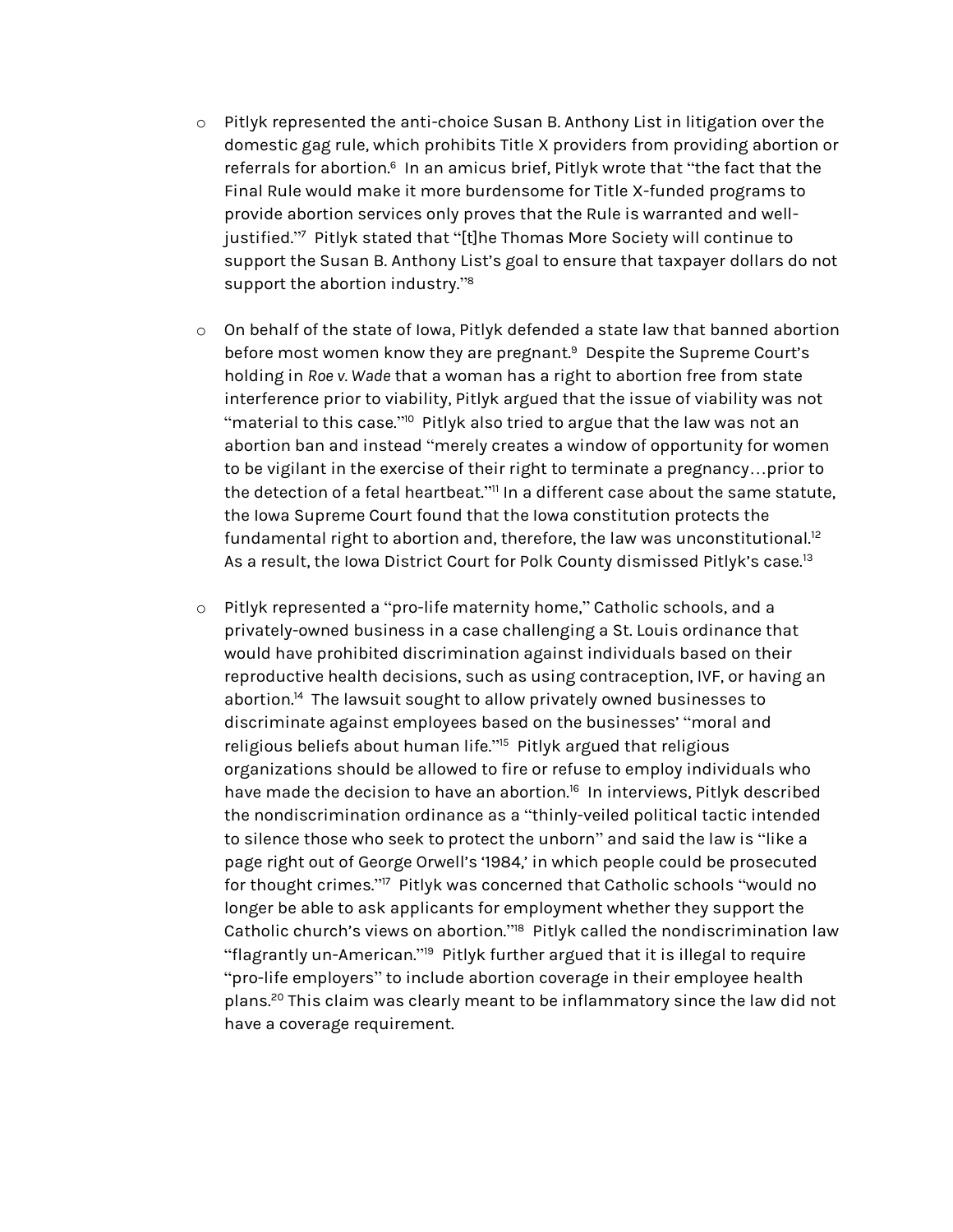- o Pitlyk submitted an amicus brief on behalf of a group of churches and antichoice advocacy organizations, including the Thomas More Society, in a case challenging an Indiana abortion ban stemming from racist stereotypes.<sup>21</sup> In the brief, Pitlyk accused abortion providers of "racist, sexist, and eugenic practices performed under the guise of 'reproductive rights."<sup>22</sup> Pitlyk called this kind of "invidious discrimination in the provision of abortion services" an "entrenched and escalating phenomenon." 23 Pitlyk attributed racial disparities in health outcomes to abortion providers "targeting of minority communities" and stated that "there is every reason to believe that racism plays a profound role in the delivery of abortion services." <sup>24</sup> Relying on antiimmigrant stereotypes about sex-selective abortion, Pitlyk accused Asian Americans of having ''a known single-gender preference.''<sup>25</sup>
- o Pitlyk represented anti-choice activist John Ryan, who was accused of making a bomb threat to an abortion provider in St. Louis. Pitlyk stated that the criminal charges against Ryan "succeeded in muzzling John and depriving him of his First Amendment rights to use the public sidewalk to voice his prolife message." 26
- o In an amicus brief submitted on behalf of Catholic theologians and ethicists in the *Hobby Lobby* case, Pitlyk argued strongly against the contraceptivecoverage policy under the Affordable Care Act (ACA).<sup>27</sup> Pitlyk stated that the policy "requires employers to cooperate in the destruction of human life, which is very gravely objectionable to Catholics and many other Christians."<sup>28</sup> Pitlyk called the use of contraception "evil," a "seriously wrongful" act, and "a grave moral wrong." 29 Pitlyk favorably cited the United States Conference of Catholic Bishops' position that "[a]bortion…is never permitted" and "Catholic health care institutions are not to provide abortion services" in any circumstances.<sup>30</sup> Pitlyk referred to the Supreme Court's decision in *Hobby Lobby* to allow closely-held for-profit corporations to deny its employees' health coverage of contraception as "a welcome vindication of individual liberty and religious freedom." 31
- o Pitlyk has represented a number of anti-choice activist organizations in cases involving the validity of surrogacy agreements. 32 In her briefs, Pitlyk stated that "[s]urrogacy raises an array of troubling issues." 33 Specifically, Pitlyk argued that "the practice of surrogacy has grave effects on society, such as diminished respect for motherhood and the unique mother-child bond; exploitation of women; commodification of gestation and of children themselves; and weakening of appropriate social mores against eugenic abortion." 34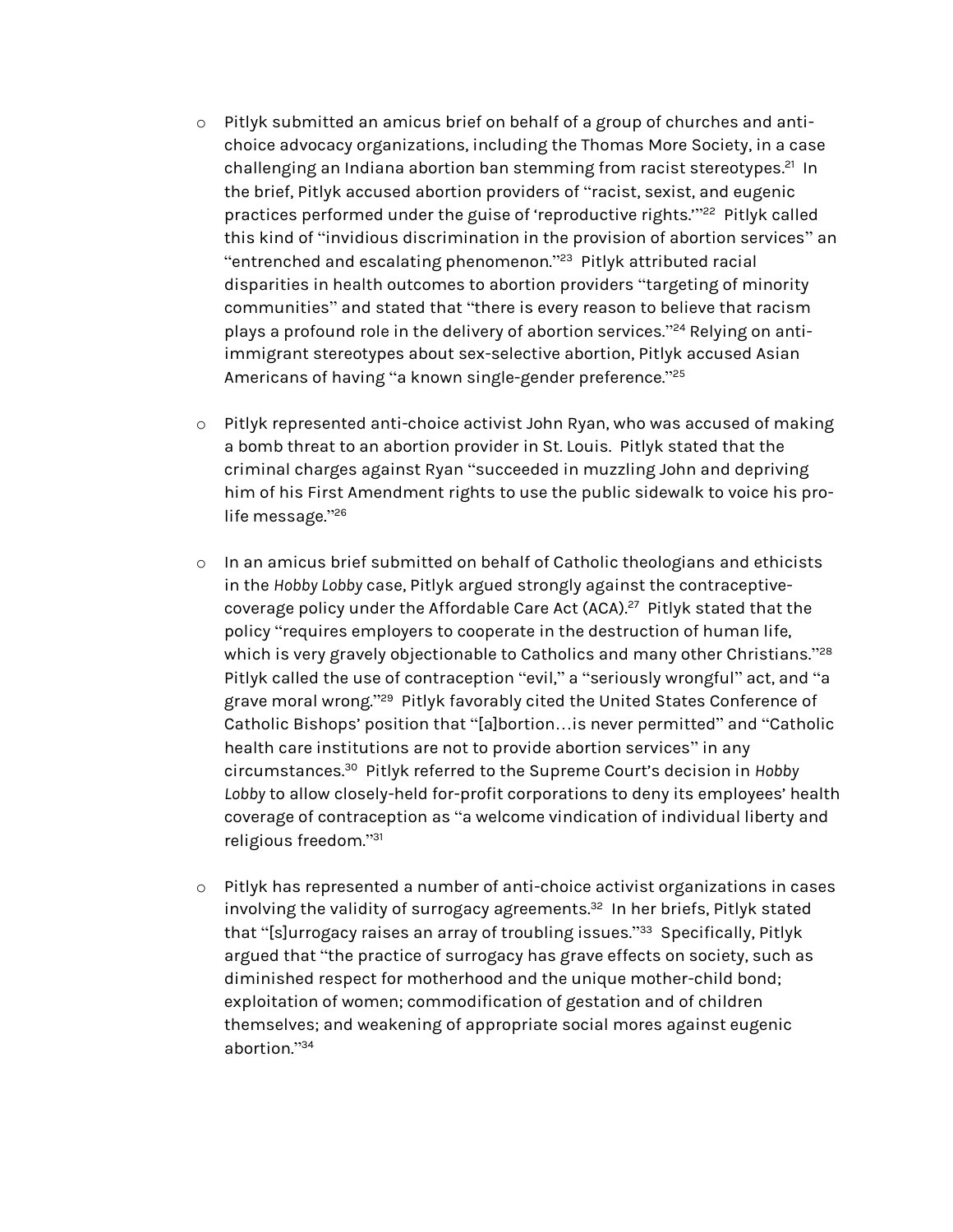Pitlyk represented a woman seeking to gain rights to several frozen embryos created with her ex-husband through in vitro fertilization.<sup>35</sup> The woman wanted to use the embryos to become pregnant, but her ex-husband objected, not wanting to have any more children with her. Pitlyk stated that she was one of "the principle drafters" of her firm's appellate briefing in this case.<sup>36</sup> Throughout the briefs, Pitlyk zealously asserted the "personhood" of the embryos using strongly anti-choice language and arguments including referring to the embryos as "embryonic children" and stating that "human embryos are human beings," "the life of each human being begins at conception," and "unborn children have protectable interests in life, health, and wellbeing." 37 Pitlyk argued that the trial court's judgement "was based on its incorrect determination that the embryonic children are not human beings." <sup>38</sup> Pitlyk also suggested that the woman's existing children would "have to navigate the murky psychological waters of knowing that they had similarly-situated siblings who died at the hand of their father." 39

## Notable Information

- The American Bar Association Standing Committee on the Federal Judiciary unanimously determined that Pitlyk is "Not Qualified" for the position of federal district judge.<sup>40</sup> The Committee stated that: "Ms. Pitlyk's experience to date has a very substantial gap, namely the absence of any trial or even real litigation experience. Ms. Pitlyk has never tried a case as lead or co-counsel, whether civil or criminal. She has never examined a witness. Though Ms. Pitlyk has argued one case in a court of appeals, she has not taken a deposition. She has not argued any motion in a state or federal trial court. She has never picked a jury. She has never participated in any stage of a criminal matter." 41 The Committee determined that Pitlyk "does not meet the minimum professional competence standard necessary to perform the responsibilities required by the high office of a federal district judge."<sup>42</sup>
- Pitlyk has been a featured speaker at the "Bringing America Back to Life Convention."<sup>43</sup> This convention describes itself as "committed to promoting a culture of life that will overpower and conquer the current culture of death through grassroots efforts on a local, state, and national level through Prayer, Action, Voting, and Education."<sup>44</sup> In her 2019 speech, Pitlyk credited the Thomas More Society with "creating a safe space" for anti-choice protestors outside abortion clinics and called her employer "a place where all defenders of the unborn, the family, and religious liberty can seek legal assistance." 45
- $\bullet$  Pitlyk has been a member of the anti-choice group St. Louis Lawyers for Life. $^{46}$ Lawyers for Life is "a national association of pro-life attorneys and an initiative of Americans United for Life." 47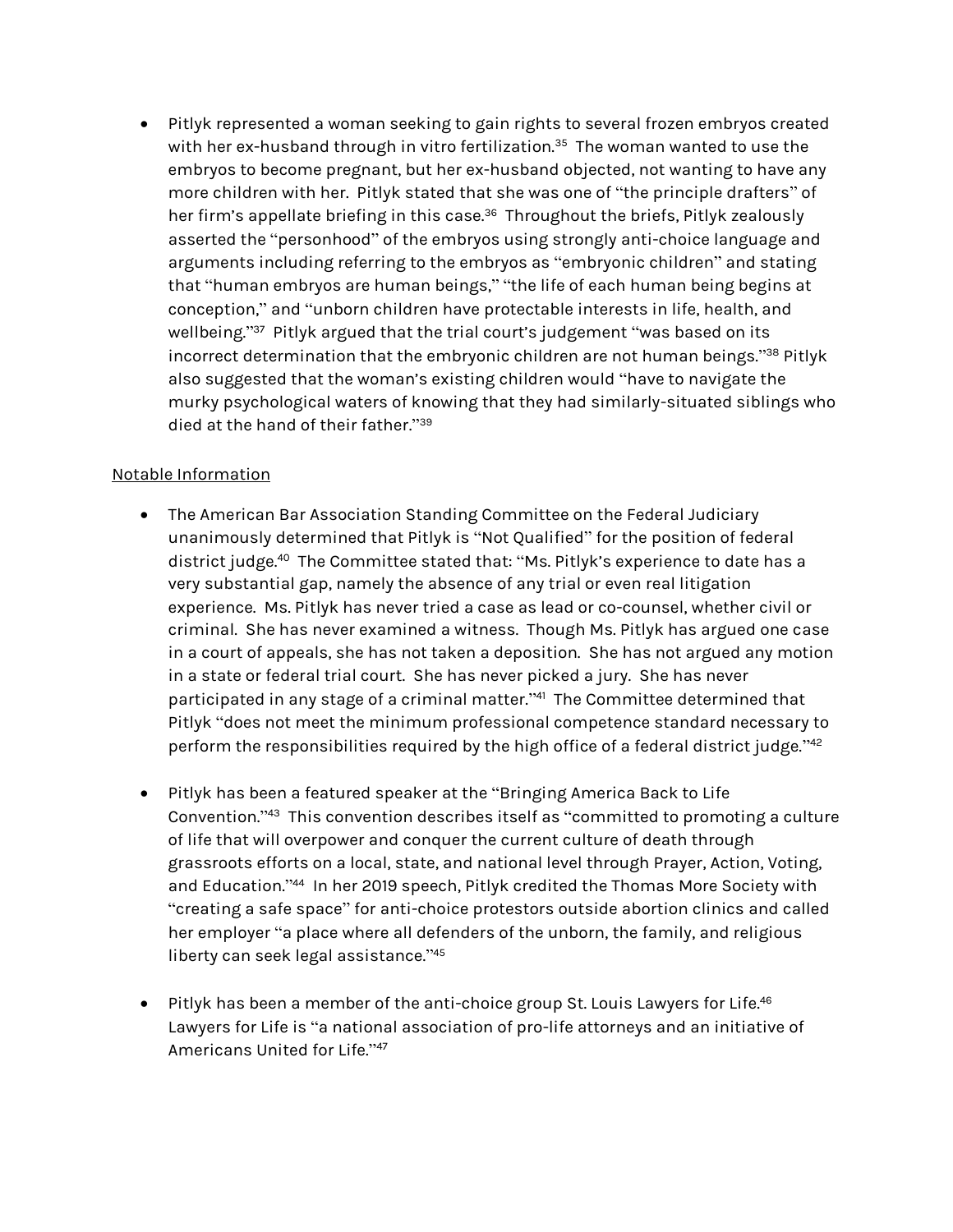- Pitlyk gave a speech at the 2019 Law of Life Summit titled "Defending Life: From the Sidewalks to the U.S. Supreme Court." 48 The summit is described as "bringing together pro-life leaders, students and activists to create measurable and achievable objectives for defending the sanctity of human life from conception to natural death." 49
- Pitlyk has been a member of the conservative, anti-choice Federalist Society since 2006.<sup>50</sup> Pitlyk is featured as a contributor on the Federalist Society's website.<sup>51</sup> The Federalist Society is led by Leonard Leo, the anti-choice activist who is heavily involved in selecting Trump's Supreme Court and lower court nominees. Leo has been outspoken in his anti-choice views, calling abortion "an act of force" and "a threat to human life,"<sup>52</sup> and serves as co-chairman of Students for Life,<sup>53</sup> a group whose mission is to "abolish abortion." 54
- $\bullet$  Pitlyk was a founding member of Yale Law Students for Life.<sup>55</sup> In this role, Pitlyk hosted events focused on anti-choice issues, <sup>56</sup> including a talk titled "Great Expectations and Sobering Truths: Awaiting the Decision of the Court on Partial Birth-Abortion," which Pitlyk described as "the next logical step in the effort to protect incipient human life."<sup>57</sup> Pitlyk inaccurately described this nationwide abortion ban as "Congress's proposal to extend that protection [(legal rights)] to the child that is essentially born alive during the procedure called partial birth abortion."<sup>58</sup> Pitlyk also gave the opening remarks to a speech by Professor Robert George about his book titled "Embryo: A Defense of Human Life." 59
- Pitlyk has made a number of statements over the course of her career regarding her views on abortion. For example, in an interview, Pitlyk said that "[t]he fate of *Roe v. Wade* is really not what's going to determine the fate of abortion in America. It's a distraction." 60 In response to a California nondiscrimination law, Pitlyk stated: "You certainly could not fire a Catholic school teacher for getting pregnant out of wedlock, or getting an abortion and talking to her students about it, or anything like that. That's why they're passing it, to prevent that from happening, to protect people in that situation from being fired, but obviously that flies in the face of what the Catholic Church wants of its teachers."<sup>61</sup> As a law student, Pitlyk signed on to a letter responding to a work of performance art by a Yale undergraduate student, accusing the student of showing "contempt for the plurality of religious and moral traditions that cherish human life from the moment of conception until natural death." 62
- Pitlyk has expressed anti-choice viewpoints about research that uses fetal tissue. Pitlyk described the use of fetal tissue for stem cell research as "a practice that many find morally objectionable, despite its legal acceptability." 63 Pitlyk appears to have argued that "the prospect of making use of tissue from an aborted fetus for research" could potentially "have a causal effect on women who are deciding whether to have an abortion; that is, that the possibility of donating the tissue would induce women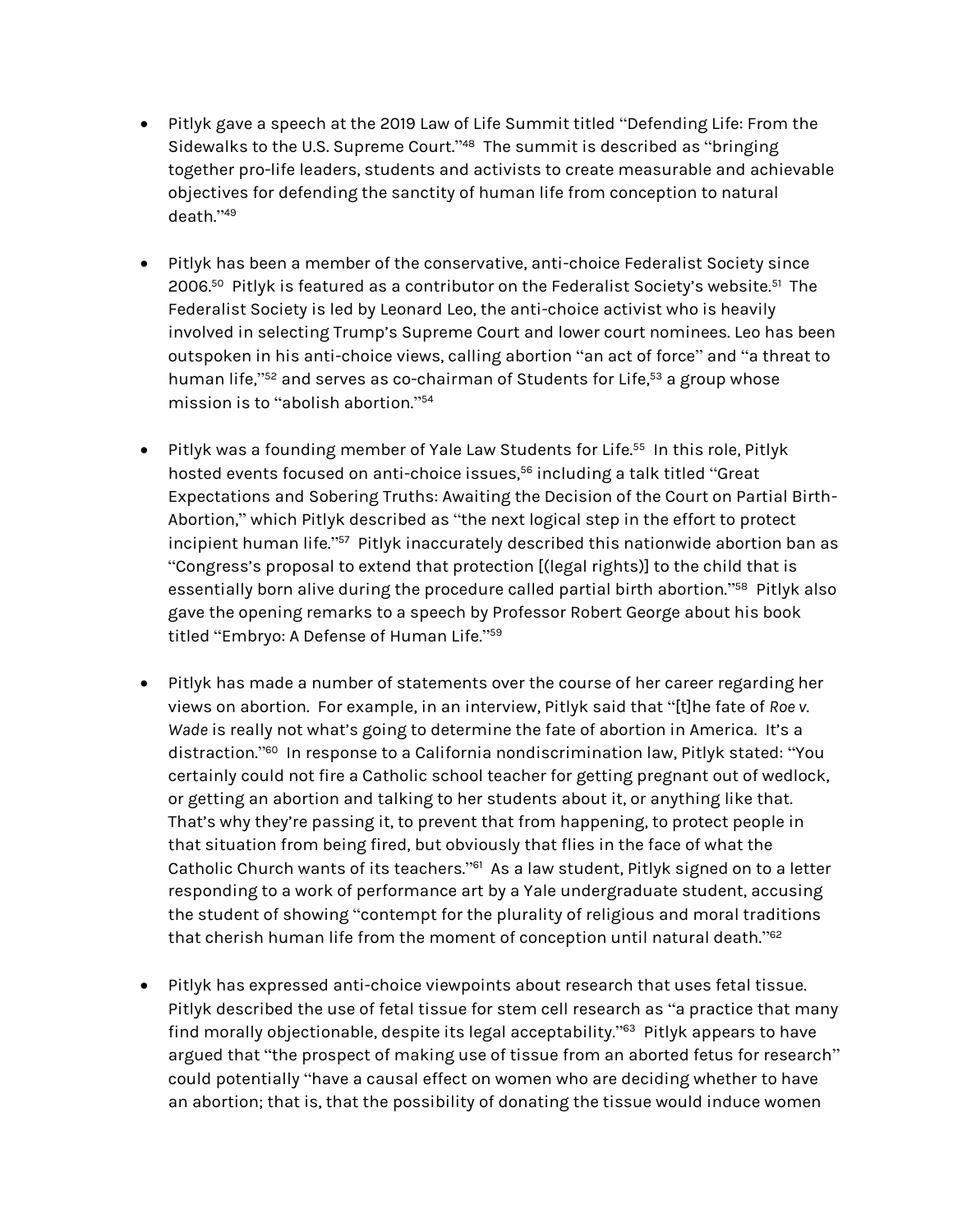who otherwise would not to have abortions," but there is not yet data available to show this link.<sup>64</sup> Pitlyk has further argued that fetal tissue should be treated the same as human research subjects and that research institutions should integrate elements of the informed consent model for research on human subjects into research that uses fetal tissue.<sup>65</sup> Pitlyk acknowledged that this would pose difficulty, as research institutions would need to determine "who is the human subject."<sup>66</sup> Pitlyk stated that the federal government's "failure to provide any regulatory guidance for the use of embryos in the private sector is a glaring oversight of all federal policy related to embryo research to date." 67

- In the materials that Pitlyk submitted to the Senate Judiciary Committee, she stated that she was recruited to become a nominee to a federal district court by anti-choice Sen. Josh Hawley (R-MO).<sup>68</sup>
- Pitlyk clerked for Associate Justice Brett Kavanaugh when he was a judge on the D.C. Circuit and was a vocal advocate for his nomination to the Supreme Court. $^{69}$ 
	- o Pitlyk authored an article for the *National Review* praising Kavanaugh's antichoice record: "On the vital issues of protecting religious liberty and enforcing restrictions on abortion, no court-of-appeals judge in the nation has a stronger, more consistent record than Judge Brett Kavanaugh. On these issues, as on so many others, he has fought for his principles and stood firm against pressure. He would do the same on the Supreme Court."70 Pitlyk called Kavanaugh's decision in *Garza v. Hargan*, in which he held that "the government is not constitutionally compelled to facilitate an immediate abortion" for a young woman in immigration custody, "a strong, bold, and correct application of current law." 71 Pitlyk stated in interviews that Kavanaugh will "yield decisions that are favorable to religious believers" and that Kavanaugh "is precisely the sort of justice who will recognize the defects in the Supreme Court's activist abortion jurisprudence." 72
	- o In response to Dr. Christine Blasey Ford's allegations that Kavanaugh sexually assaulted her, Pitlyk stated: "Judge Kavanaugh is one of the most honorable men we have had the privilege to know. Now, on the basis of a single, unsubstantiated, anonymous allegation about an alleged incident in high school – some 35 years ago – opponents of his nomination are trying to tarnish the character of a man we and so many other people admire and respect."<sup>73</sup> Pitlyk called the Senate Judiciary Committee's questioning of Kavanaugh "invasive and intrusive" and "a little unfair." 74 Pitlyk further stated that "[i]n light of the overwhelming evidence of his integrity and good character, it is very hard to find this allegation credible, especially when it has come to light in such a transparently politically-motivated manner. $\mathrm{^{275}}$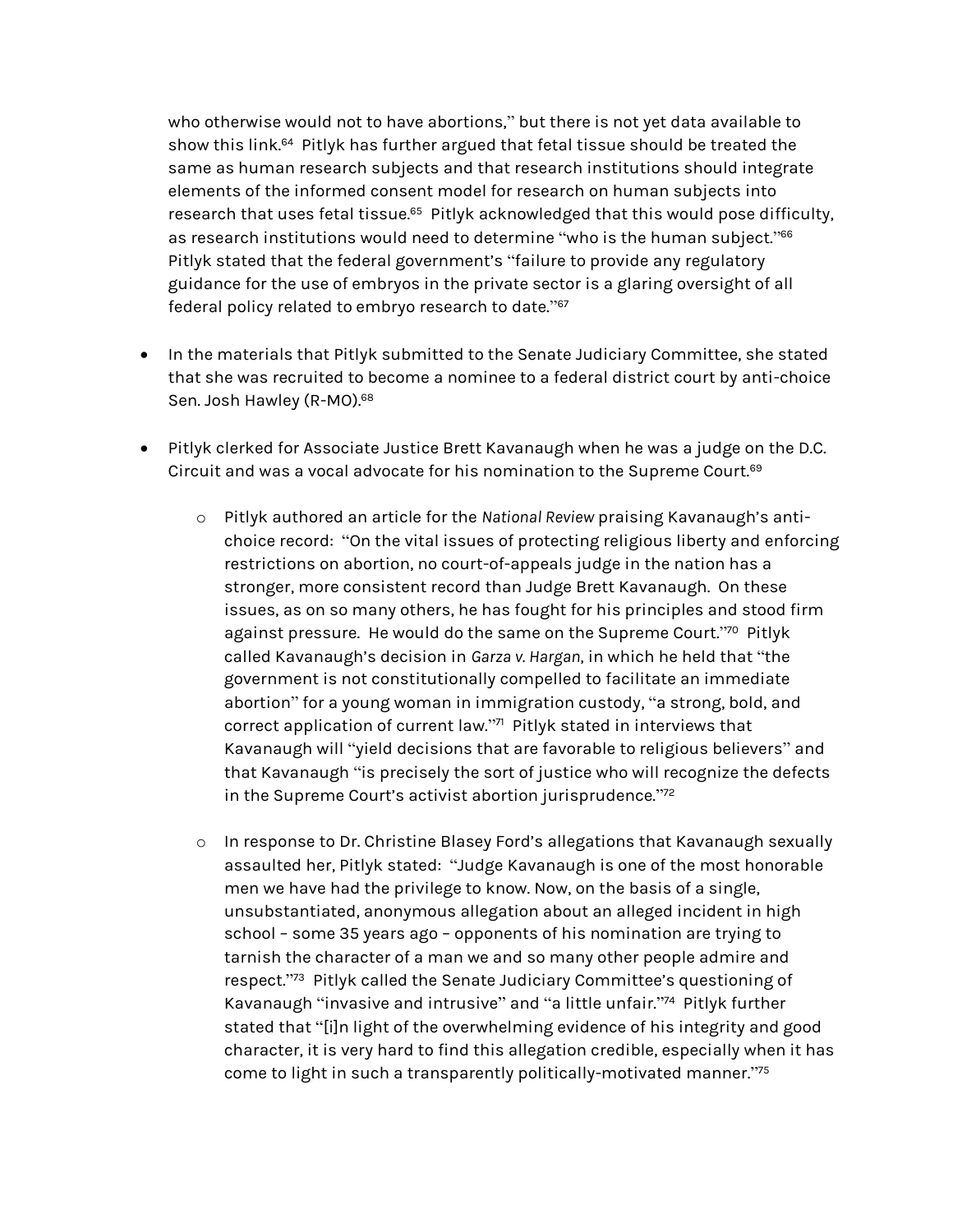### September 19, 2019

l

<sup>1</sup> Questionnaire for Judicial Nominees: Sarah Elizabeth Pitlyk, UNITED STATES SENATE COMMITTEE ON THE JUDICIARY.

<sup>8</sup> Press Release, Susan B. Anthony List, Federal Judges, Pelosi Congress Work to Block President Trump's Protect Life Rule (Apr. 30, 2019).

<sup>9</sup> *Planned Parenthood of the Heartlands, Inc. v. Reynolds*, No. EQCE083074 (Iowa Dist. Ct., Polk Cty.). <sup>10</sup> Ruling on Motion for Summary Judgement, *Planned Parenthood of the Heartlands, Inc. v. Reynolds*, No. EQCE083074 (Iowa Dist. Ct., Polk Cty. 2019).

 $11$  *Id.* 

<sup>12</sup> *Planned Parenthood of the Heartlands v. Reynolds*, 915 N.W.2d 206 (Iowa 2018)

<sup>13</sup> Ruling on Motion for Summary Judgement, *Planned Parenthood of the Heartlands, Inc. v. Reynolds*, No. EQCE083074 (Iowa Dist. Ct., Polk Cty. 2019).

<sup>14</sup> *Our Lady's Inn v. City of St. Louis*, 349 F.Supp.3d 805 (E.D. Mo. 2018).

<sup>15</sup> Complaint, *Our Lady's Inn v. City of St. Louis*, No. 4:17-CV-01543-AGF (E.D.Mo.). <sup>16</sup> *Id.*

<sup>17</sup> Kevin McDermott, *St. Louis Archdiocese, Others Sue City Over Abortion Anti-Discrimination Ordinance*, St. Louis Post-Dispatch (May 23, 2017); Press Release, Thomas More Society, Thomas More Society Attorneys Say the City Has No Case for Abortion Sanctuary Ordinance (Sept. 28, 2017).

<sup>18</sup> A St. Louis City Abortion Sanctuary Law, Issues, ETC., (May 23, 2018),

https://issuesetc.org/2017/05/23/1433-a-st-louis-city-abortion-sanctuary-law-sarah-pitlyk-52317/. <sup>19</sup> *Janet Interviews Sarah Pitlyk on St. Louis' Sanctuary City Ordinance on Abortions Overruled*, JANET MEFFERD LIVE (Oct. 10, 2018), https://afr.net/podcasts/janet-mefferd-live/2018/october/janet-interviews-sarahpitlyk-on-st-louis-sanctuary-city-ordinance-on-abortions-overruled/.

<sup>20</sup> Press Release, Thomas More Society, Judge Finds St. Louis "Abortion Ordinance" Discriminatory and Unconstitutional (Oct. 4, 2018).

<sup>2</sup> THOMAS MORE SOCIETY, https://www.thomasmoresociety.org/ (last visited Sept. 17, 2019).

<sup>&</sup>lt;sup>3</sup> History, Thomas More Society, https://www.thomasmoresociety.org/about/history/ (last visited Sept. 17, 2019).

<sup>4</sup> *See, e.g., Nat'l Abortion Fed'n v. Ctr. for Med. Progress*, 926 F.3d 534 (9th Cir. 2019).

<sup>5</sup> Press Release, Thomas More Society, Court Refuses to Lift Contempt Fines or Remove Prejudiced Judge in Abortion Baby Parts Trafficking Trial (June 10, 2019).

<sup>6</sup> *Family Planning Ass'n of Maine v. U.S. Dep't of Health & Human Servs.*, No. 1:19-cv-00100-LEW, 2019 WL 2866832 (D. Maine July 3, 2019); *Family Planning Ass'n of Maine v. U.S. Dep't of Health & Human Servs.*, No. 1:19-cv-00100-LEW, 2019 WL 3774619 (D. Maine Aug. 9, 2019); Brief of Amicus Curiae Susan B. Anthony List in Support of Defendants-Appellants and Reversal, State of Washington v. Azar (9th Cir. 2019) (No. 19-35394), 2019 WL 2489125; Brief of Amicus Curiae Susan B. Anthony List in Support of Defendants-Appellants and Reversal, State of Oregon v. Azar (9th Cir. 2019) (No. 19-35386(L)), 2019 WL 2489122; Brief of Amicus Curiae Susan B. Anthony List in Support of Defendants-Appellants and Reversal, State of California v. Azar (9th Cir. 2019) (Nos. 19-15974, 19-15979), 2019 WL 2526818.

<sup>7</sup> Brief of Amicus Curiae Susan B. Anthony List in Support of Defendants-Appellants and Reversal, State of Washington v. Azar (9th Cir. 2019) (No. 19-35394), 2019 WL 2489125; Brief of Amicus Curiae Susan B. Anthony List in Support of Defendants-Appellants and Reversal, State of Oregon v. Azar (9th Cir. 2019) (No. 19-35386(L)), 2019 WL 2489122; Brief of Amicus Curiae Susan B. Anthony List in Support of Defendants-Appellants and Reversal, State of California v. Azar (9th Cir. 2019) (Nos. 19-15974, 19- 15979), 2019 WL 2526818.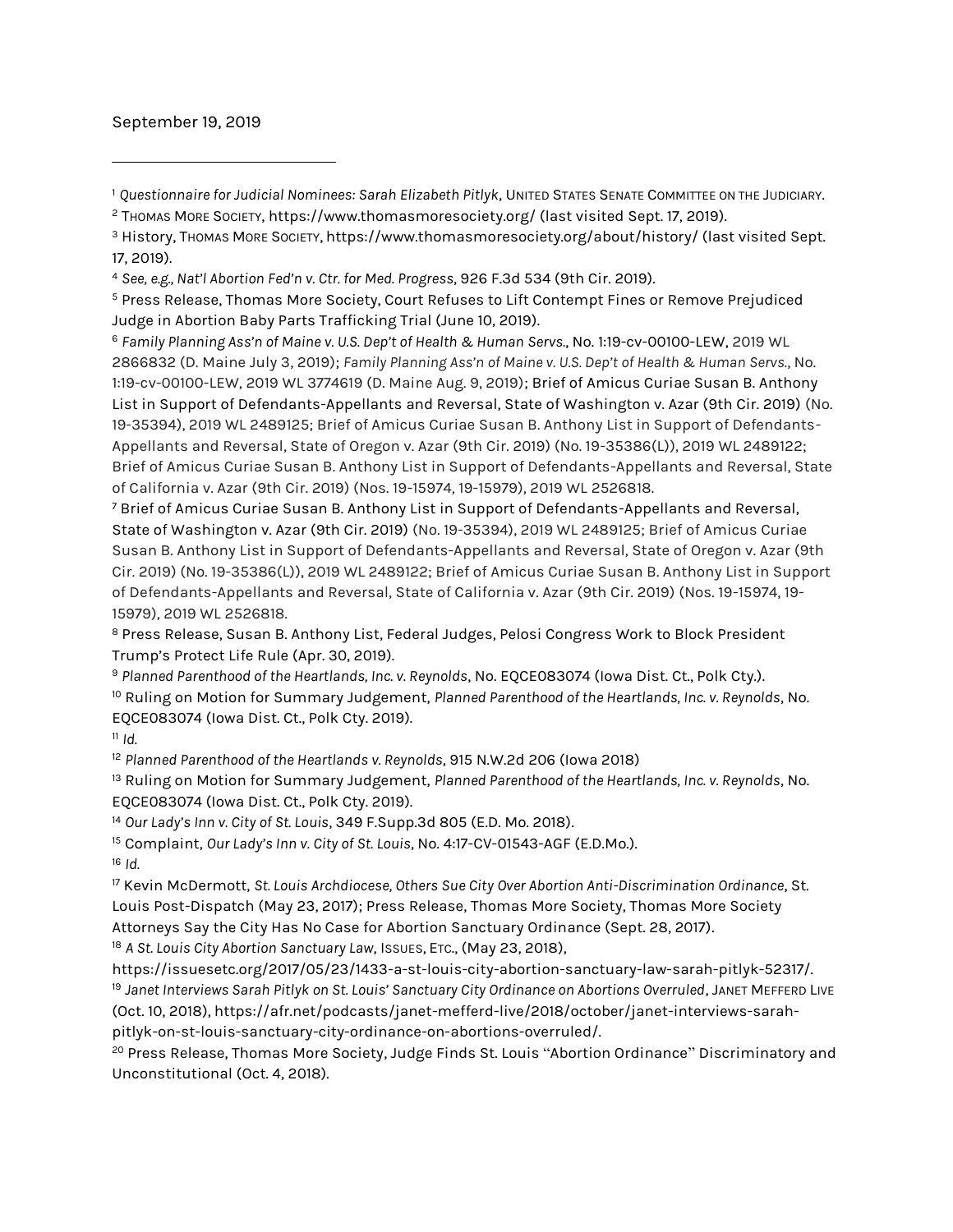<sup>21</sup> Brief of the Restoration Project; Pastor Joseph Parker, Pastor of Greater Turner Chapel A.M.E. Church; Everlasting Light Ministries; Protect Life and Marriage Texas; and the Thomas More Society as Amici Curiae in Support of Petitioners, Box v. Planned Parenthood of Indiana & Kentucky, Inc. (U.S. 2018) (No. 18-483), 2018 WL 6042850.

<sup>22</sup> *Id.*

 $\overline{a}$ 

<sup>23</sup> *Id.*

<sup>24</sup> *Id.*

<sup>25</sup> *Id.*

<sup>26</sup> Press Release, Thomas More Society, Wrongly Accused Pro-Life Advocate Sues Planned Parenthood for False Arrest (Sept. 21, 2018).

<sup>27</sup> Brief of 67 Catholic Theologians and Ethicists as Amici Curiae in Support of Hobby Lobby Stores, Inc., and Conestoga Wood Specialties Corp., Sebelius v. Hobby Lobby Stores, Inc. (U.S. 2014) (Nos. 13-354, 13- 356), 2014 WL 316716.

<sup>28</sup> *Id.*

<sup>29</sup> *Id.*

<sup>30</sup> *Id.*

<sup>31</sup> "Hobby Lobby Lunch & Learn" hosted by St. Louis University chapters of the American Constitution Society and the Federalist Society on September 22, 2014. *Questionnaire for Judicial Nominees: Sarah Elizabeth Pitlyk*, UNITED STATES SENATE COMMITTEE ON THE JUDICIARY; *see also Attachments to Questionnaire for Judicial Nominees: Sarah Elizabeth Pitlyk*, UNITED STATES SENATE COMMITTEE ON THE JUDICIARY, p.214. 32 Motion and Brief of American Association of Pro-Life Obstetricians & Gynecologists, Charlotte Lozier

Institute, National Catholic Bioethics Center, National Association Of Catholic Nurses - U.S.A., Catholic Medical Association, Concerned Women for America, Center for Family & Human Rights, and American College of Pediatricians as Amici Curiae in Support of Petitioners, Cook v. Harding (U.S. 2018) (No. 17-1487), 2018 WL 2558407; Motion and Brief of American Association of Pro-Life Obstetricians & Gynecologists, Charlotte Lozier Institute, National Catholic Bioethics Center, National Association of Catholic Nurses-U.S.A., and Catholic Medical Association as Amici Curiae in Support of Petitioner, M.C. v. C.M. (U.S. 2017) (No. 17-129), 2017 WL 3809734.

33 Motion and Brief of American Association of Pro-Life Obstetricians & Gynecologists, Charlotte Lozier Institute, National Catholic Bioethics Center, National Association Of Catholic Nurses - U.S.A., Catholic Medical Association, Concerned Women for America, Center for Family & Human Rights, and American College of Pediatricians as Amici Curiae in Support of Petitioners, Cook v. Harding (U.S. 2018) (No. 17-1487), 2018 WL 2558407; Motion and Brief of American Association of Pro-Life Obstetricians & Gynecologists, Charlotte Lozier Institute, National Catholic Bioethics Center, National Association of Catholic Nurses-U.S.A., and Catholic Medical Association as Amici Curiae in Support of Petitioner, M.C. v. C.M. (U.S. 2017) (No. 17-129), 2017 WL 3809734.

34 Motion and Brief of American Association of Pro-Life Obstetricians & Gynecologists, Charlotte Lozier Institute, National Catholic Bioethics Center, National Association Of Catholic Nurses - U.S.A., Catholic Medical Association, Concerned Women for America, Center for Family & Human Rights, and American College of Pediatricians as Amici Curiae in Support of Petitioners, Cook v. Harding (U.S. 2018) (No. 17-1487), 2018 WL 2558407; Motion and Brief of American Association of Pro-Life Obstetricians & Gynecologists, Charlotte Lozier Institute, National Catholic Bioethics Center, National Association of Catholic Nurses-U.S.A., and Catholic Medical Association as Amici Curiae in Support of Petitioner, M.C. v. C.M. (U.S. 2017) (No. 17-129), 2017 WL 3809734.

<sup>35</sup> *McQueen v. Gadberry*, 507 S.W.3d 127 (Mo. App. 2016).

<sup>36</sup> *Questionnaire for Judicial Nominees: Sarah Elizabeth Pitlyk*, UNITED STATES SENATE COMMITTEE ON THE JUDICIARY. <sup>37</sup> Appellant's Brief, McQueen-Gadberry v. Gadberry, 507 S.W.3d 127 (Mo. App. 2016) (No. ED1031318), 2015 WL 9582009 (2015).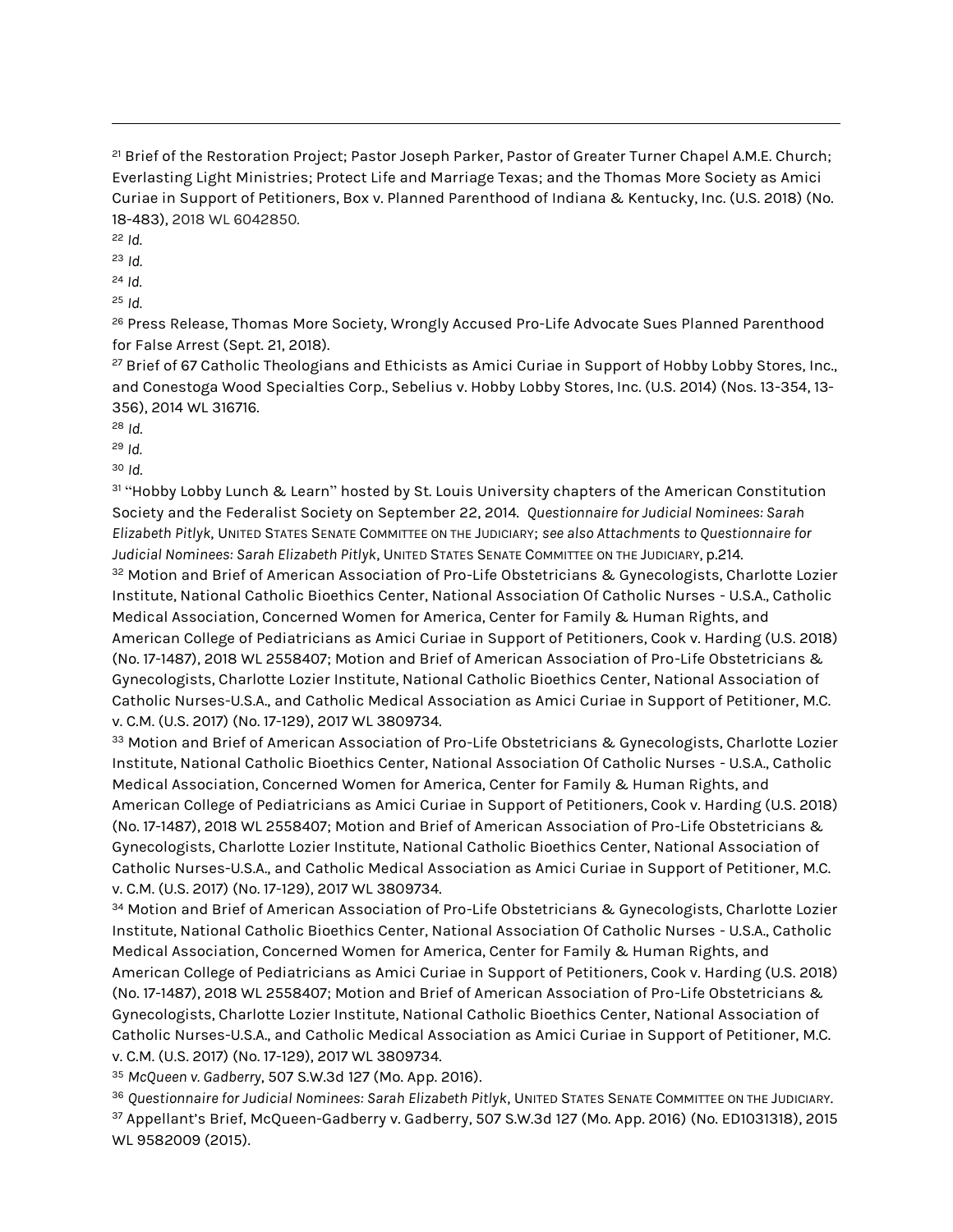<sup>38</sup> *Id.* at 13.

 $\overline{a}$ 

<sup>39</sup> *Id.* at 22.

<sup>40</sup> Letter from William C. Hubbard, Chair, Am. Bar. Ass'n Standing Comm. on the Federal Judiciary, to Hon. Lindsey Graham, Chairman, & Hon. Dianne Feinstein, Ranking Member, United States Senate Comm. on the Judiciary (Sept. 24, 2019),

https://www.americanbar.org/content/dam/aba/administrative/government\_affairs\_office/2019-09- 24-re-nomination-of-sarah-pitlyk.pdf?logActivity=true.

<sup>41</sup> *Id.*

<sup>42</sup> *Id.*

43 "Justice Kavanaugh on Life and Religious Liberty: What We Know & What We Can Expect" speech given at the 2019 Bringing America Back to Life Convention. *Questionnaire for Judicial Nominees: Sarah Elizabeth Pitlyk*, UNITED STATES SENATE COMMITTEE ON THE JUDICIARY; *see also Attachments to Questionnaire for Judicial Nominees: Sarah Elizabeth Pitlyk*, UNITED STATES SENATE COMMITTEE ON THE JUDICIARY, p.131.

<sup>44</sup> About Us, BRINGING AMERICA BACK TO LIFE CONVENTION, https://bringingamericabacktolife.org/about-us/ (last visited Sept. 17, 2019).

<sup>45</sup> "Justice Kavanaugh on Life and Religious Liberty: What We Know & What We Can Expect" speech given at the 2019 Bringing America Back to Life Convention. *Questionnaire for Judicial Nominees: Sarah Elizabeth Pitlyk*, UNITED STATES SENATE COMMITTEE ON THE JUDICIARY; *see also Attachments to Questionnaire for Judicial Nominees: Sarah Elizabeth Pitlyk*, UNITED STATES SENATE COMMITTEE ON THE JUDICIARY, p.131.

<sup>46</sup> *Questionnaire for Judicial Nominees: Sarah Elizabeth Pitlyk*, UNITED STATES SENATE COMMITTEE ON THE JUDICIARY. <sup>47</sup> Evangeline Bartz, AMERICANS UNITED FOR LIFE, https://aul.org/about/leadership/evangeline-bartz/ (last visited Sept. 17, 2019).

48 "Defending Life: From the Sidewalks to the U.S. Supreme Court" speech given at the 2019 Law of Life Summit. *Questionnaire for Judicial Nominees: Sarah Elizabeth Pitlyk*, UNITED STATES SENATE COMMITTEE ON THE JUDICIARY; *see also Attachments to Questionnaire for Judicial Nominees: Sarah Elizabeth Pitlyk*, UNITED STATES SENATE COMMITTEE ON THE JUDICIARY, p.144.

<sup>49</sup> About, LAW OF LIFE SUMMIT, http://lawlife.org/?page\_id=588 (last visited Sept. 17, 2019).

<sup>50</sup> *Questionnaire for Judicial Nominees: Sarah Elizabeth Pitlyk*, UNITED STATES SENATE COMMITTEE ON THE JUDICIARY. <sup>51</sup> Sarah Pitlyk, THE FEDERALIST SOCIETY, https://fedsoc.org/contributors/sarah-pitlyk-1 (last visited Sept. 17, 2019).

<sup>52</sup> Jeffrey Toobin, *The Conservative Pipeline to the Supreme Court*, The New Yorker (April 17, 2017), https://www.newyorker.com/magazine/2017/04/17/the-conservative-pipeline-to-the-supreme-court <sup>53</sup> *Board of Directors*, STUDENTS FOR LIFE, http://studentsforlife.org/supporters/board-of-directors-1 (last visited July 5, 2018)

<sup>54</sup> *Mission Statement*, STUDENTS FOR LIFE, http://studentsforlife.org/about/mission-statement/ (last visited July 5, 2018)

55 Trump Nominates Former Students for Life Leader to Federal Judgeship, STUDENTS FOR LIFE OF AMERICA https://studentsforlife.org/2019/08/15/trump-nominates-former-students-for-life-leader-to-federaljudgeship/ (last visited Sept. 17, 2019).

<sup>56</sup> *Questionnaire for Judicial Nominees: Sarah Elizabeth Pitlyk*, UNITED STATES SENATE COMMITTEE ON THE JUDICIARY; *see also Attachments to Questionnaire for Judicial Nominees: Sarah Elizabeth Pitlyk*, UNITED STATES SENATE COMMITTEE ON THE JUDICIARY, p.219.

<sup>57</sup> *Questionnaire for Judicial Nominees: Sarah Elizabeth Pitlyk*, UNITED STATES SENATE COMMITTEE ON THE JUDICIARY; *see also Attachments to Questionnaire for Judicial Nominees: Sarah Elizabeth Pitlyk*, UNITED STATES SENATE COMMITTEE ON THE JUDICIARY, p.221.

<sup>58</sup> *Id.*

<sup>59</sup> *Questionnaire for Judicial Nominees: Sarah Elizabeth Pitlyk*, UNITED STATES SENATE COMMITTEE ON THE JUDICIARY; *see also Attachments to Questionnaire for Judicial Nominees: Sarah Elizabeth Pitlyk*, UNITED STATES SENATE COMMITTEE ON THE JUDICIARY, p.218.